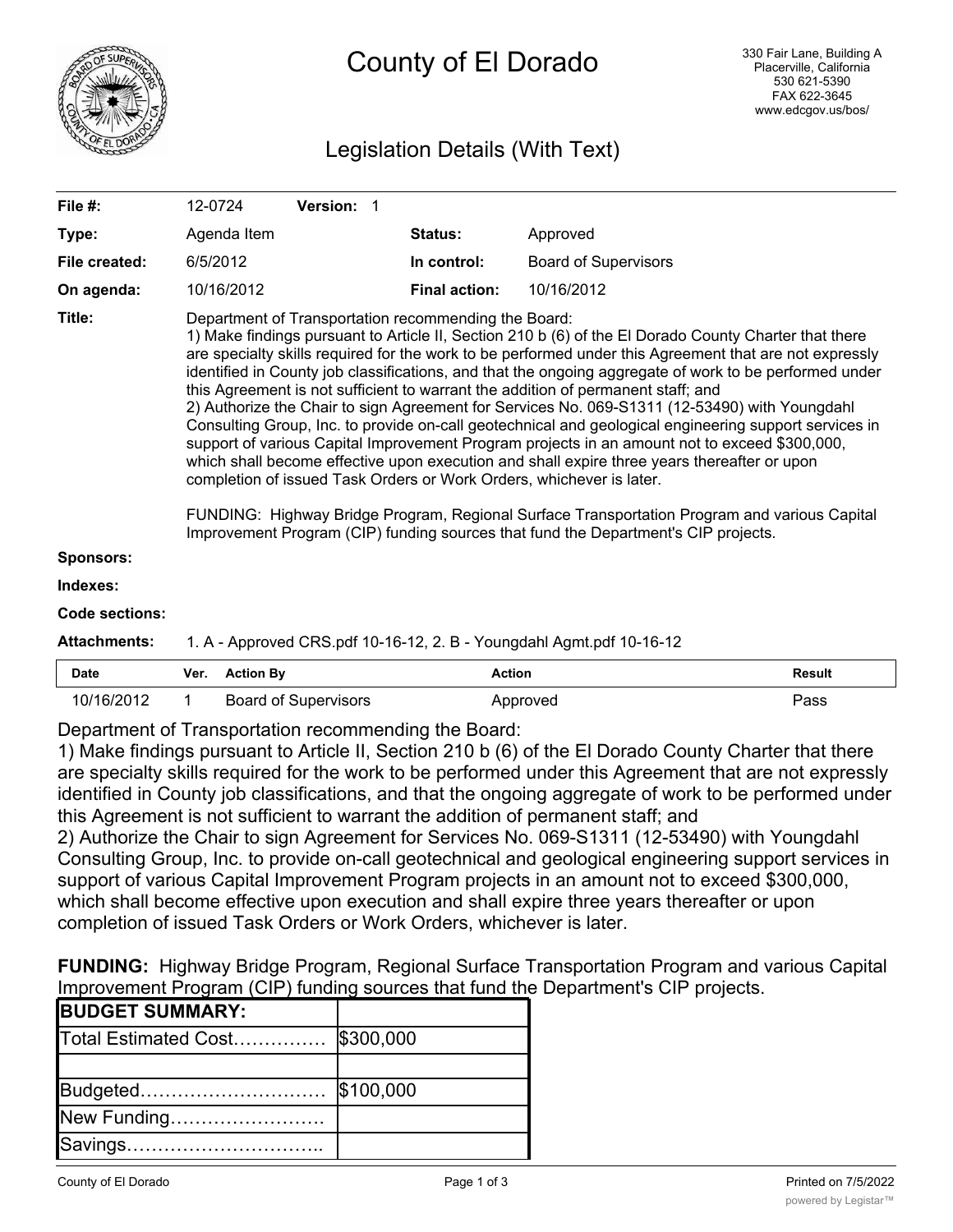# **File #:** 12-0724, Version: 1 Savings…………………………..

|                                   | \$200,000 |
|-----------------------------------|-----------|
| Total Funding Available \$300,000 |           |
|                                   |           |
| Change To Net County Cost \$0     |           |

\*To be budgeted in subsequent Fiscal Year (FY) budgets.

# **Fiscal Impact/Change to Net County Cost**

The Department of Transportation (Department) budgeted \$100,000 in FY 2012/2013 and anticipates budgeting the remaining \$200,000 in subsequent FY budgets. Funding for the Agreement will be provided by Highway Bridge Program, Regional Surface Transportation Program and various Capital Improvement Program (CIP) funding sources that fund the Department's CIP projects.

## **Background**

The Procurement and Contracts Division completed a Request for Qualifications (RFQ) process for the Department in February 2011. A multi-jurisdictional panel evaluated and ranked each Statement of Qualifications and established, by category of service, a short list of acceptable service vendors. For Category 2B, Geotechnical, Youngdahl Consulting Group, Inc. (Youngdahl) was ranked fifth out of a field of nineteen participants.

## **Reason for Recommendation**

The Department recommends the Board make findings pursuant to Article II, Section 210 b (6) of the El Dorado County Charter that there are specialty skills required for the work to be performed under this Agreement that are not expressly identified in County job classifications, and that the ongoing aggregate of work to be performed under this Agreement is not sufficient to warrant the addition of permanent staff.

The disciplines required for the services to be performed under this Agreement include geotechnical, geological, environmental, and construction engineering skills, as well as quality assurance testing of materials and concrete; structural section core sampling and design recommendations; Resistance "R" value analysis; foundation investigations; geophysical investigation methods such as ground penetrating radar, refraction, seismic and resistivity geophysical exploration; reports and design recommendations; fugitive and asbestos dust monitoring/mitigation; soil sampling and testing for aerially deposited lead; sampling and testing for lead chromate in traffic stripe and pavement markings; groundwater investigations; slope stability analysis; subsurface exploration; geologic field mapping and report preparation; and specialized inspections for welding, concrete, asphalt and soils.

Some of the work to be performed under this Agreement is Bargaining Unit work; however, there are specialty skills required for much of the work that are not expressly identified in County job classifications. The need for expertise in specialty services at both the design and construction phases of the Department's CIP projects, and the need for materials testing make it necessary to supplement available resources. The Department's current laboratory staff does not have the equipment or the expertise necessary to perform all the tasks that are required to accomplish the testing necessary for the construction season workload. In addition to providing expert and experienced staff, Youngdahl will supply the appropriate specialized equipment necessary to perform the work. The need for such skills is sporadic and temporary and not applicable to all CIP projects.

The Department recently executed two other on-call geotechnical and geological engineering services Agreements: one with Taber Consultants and the other with Kleinfelder West, Inc.